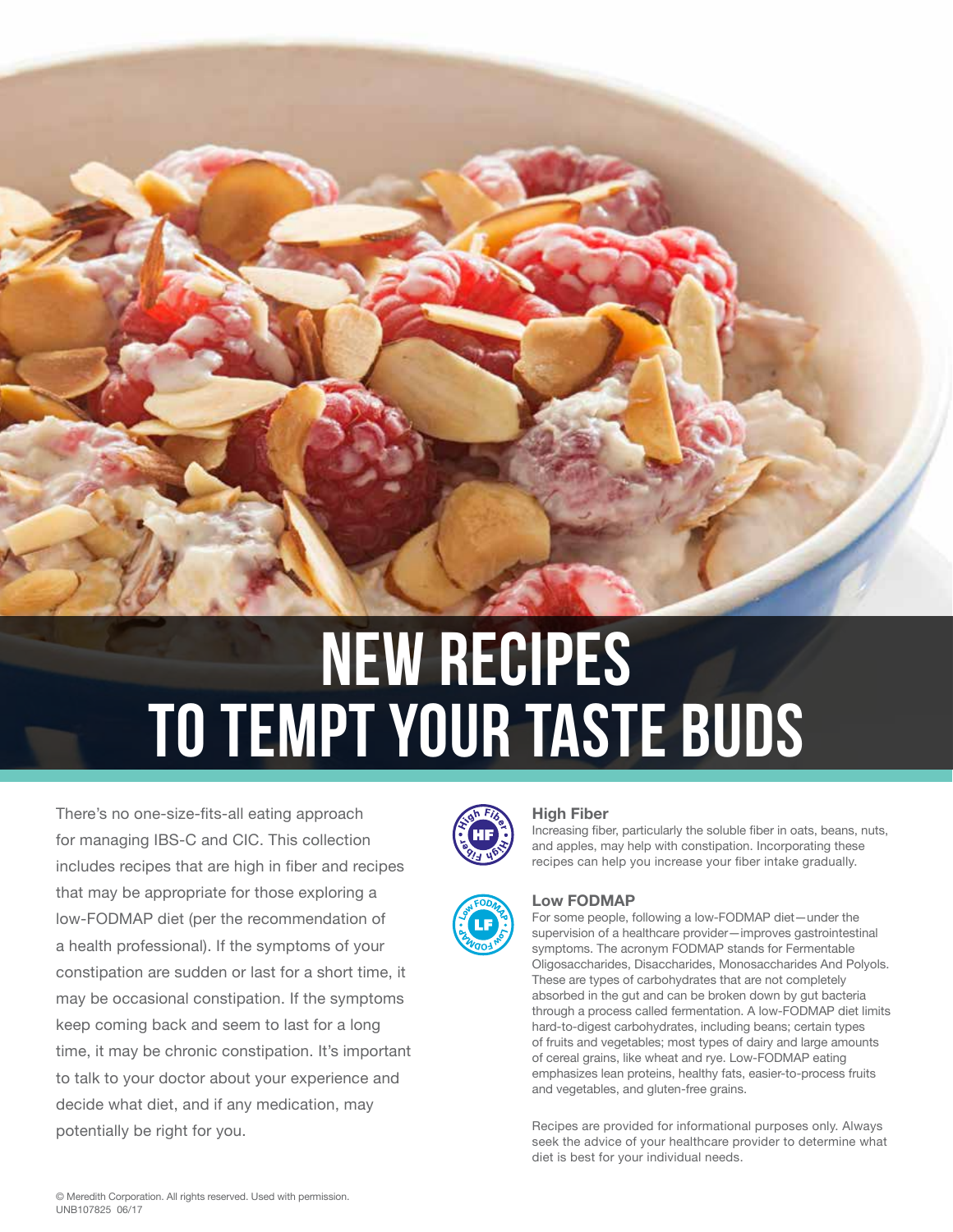### Open-Face Egg Sandwich

Start the day off right with this protein-packed breakfast sandwich featuring an edamame-avocado guacamole.

**Makes:** 4 servings

**Active Time:** 15 minutes **Total Time:** 15 minutes

### **Recipe Ingredients:**

- 1 cup frozen shelled edamame (sweet soybeans), thawed
- 1 avocado, halved, seeded, and peeled
- 2 tablespoons lemon juice
- 2 cloves garlic, minced
- 1/4 teaspoon salt
- 1/2 cup chopped red bell pepper
- 4 very thin slices firm whole-wheat bread, toasted, or 2 whole-wheat pita bread rounds, split in half horizontally
- 4 hard-boiled eggs, thinly sliced
- Ground pepper to taste



### **Recipe Steps:**

- 1. Combine edamame, avocado, lemon juice, garlic, and salt in a medium bowl; mash with a fork or potato until the avocado is smooth and the edamame are coarsely mashed. Stir in bell pepper.
- 2. Spread the edamame mixture onto toast slices (or pita halves). Arrange egg slices on top. Sprinkle with pepper.

### **Recipe Nutrition:**

Per serving: 240 calories; 14 g fat (3 g sat, 5 g mono); 212 mg cholesterol; 17 g carbohydrate; 4 g total sugars; 14 g protein; 6 g fiber; 293 mg sodium; 288 mg potassium.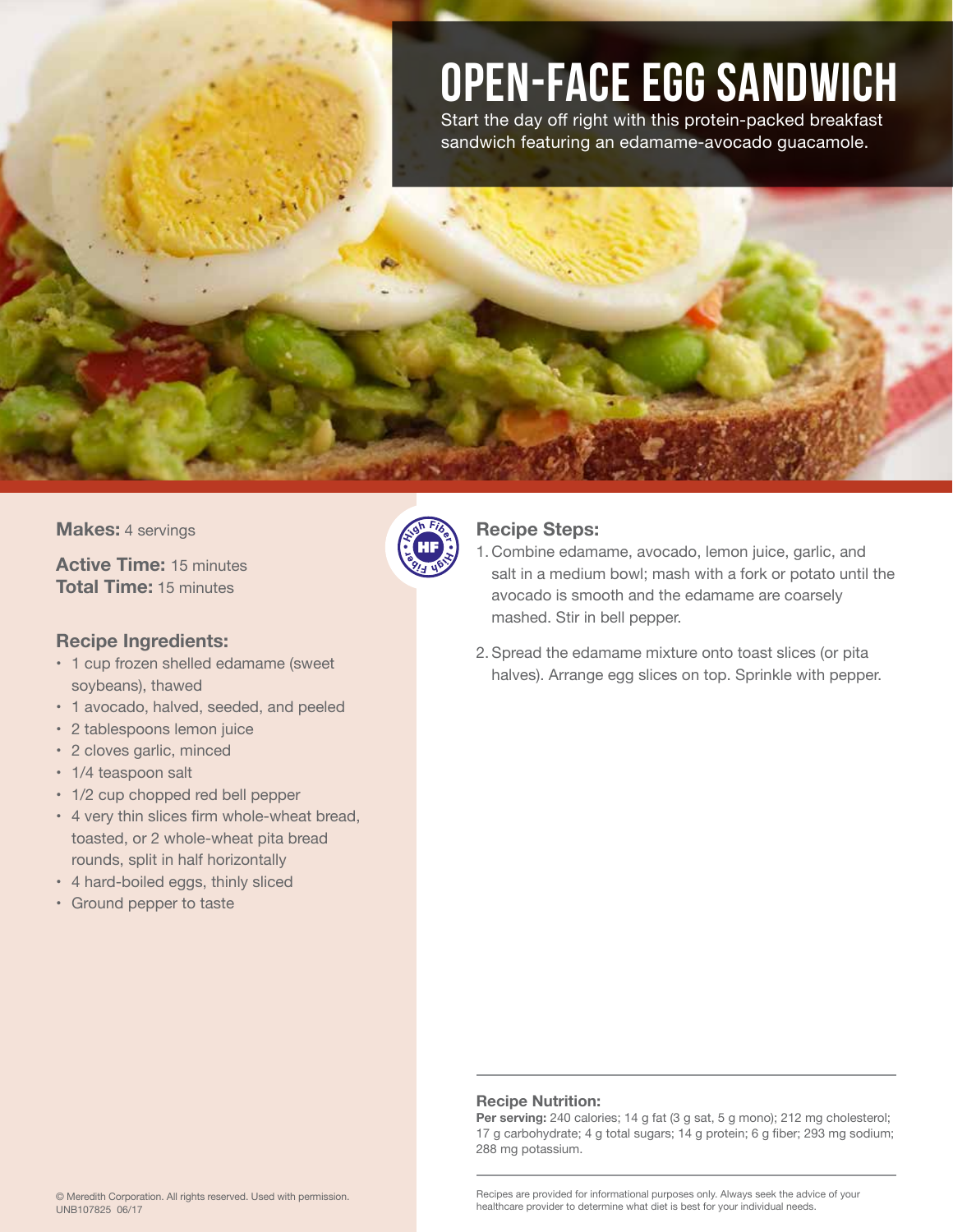### **RASPBERRY OVERNIGHT MUESLI**

In this overnight muesli recipe, yogurt softens the oats to make them creamy and delicious. Don't have raspberries on hand? Try adding chopped apple, blueberries, or dried cranberries instead.



**Makes:** 1 serving

**Active Time:** 5 minutes **Total Time:** 8-24 hours

**To Make Ahead:** Refrigerate for up to 24 hours.

### **Recipe Ingredients:**

- 3/4 cup nonfat vanilla yogurt
- 1/2 cup old-fashioned rolled oats
- 1/2 cup fresh raspberries
- 1 tablespoon toasted chopped almonds



### **Recipe Steps:**

- 1. Combine yogurt and oats in a medium bowl. Cover and refrigerate for 8 to 24 hours.
- 2. Stir in raspberries and top with almonds just before eating.

### **Recipe Nutrition:**

Per serving: 401 calories; 8 g fat (1 g sat, 4 g mono); 3 mg cholesterol; 68 g carbohydrate; 36 g total sugars; 17 g protein; 9 g fiber; 183 mg sodium; 716 mg potassium.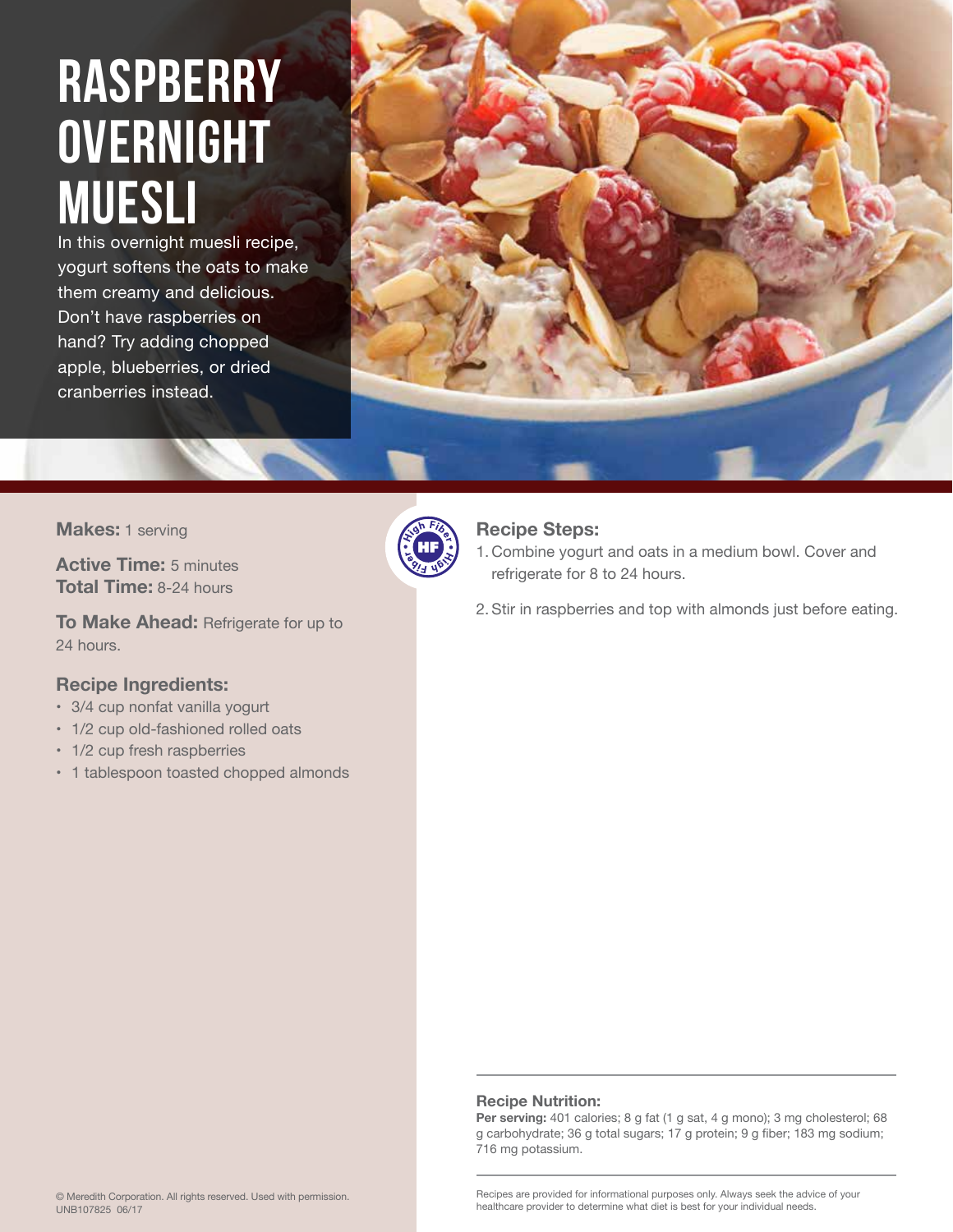### Tuna and Bok Choy Packets

Steaming fish and vegetables together in a foil packet is a great way to keep the fish moist and have little to clean up. If baby bok choy is not available, use 8 cups chopped mature bok choy.

### **Makes:** 4 servings

**Active Time:** 15 minutes **Total Time:** 30 minutes

### **Recipe Ingredients:**

- 1/4 cup horseradish mustard
- 1/4 cup finely chopped parsley, divided
- 2 tablespoons water
- 1/4 teaspoon ground pepper
- 2 baby bok choy, trimmed and quartered lengthwise
- 1 tablespoon extra-virgin olive oil
- 1-1 1/4 pounds tuna, wild salmon, mahi mahi, or cod, skinned if desired, cut into 4 portions



### **Recipe Steps:**

1. Preheat oven to 475°F.

- 2. Combine mustard, 3 tablespoons parsley, water, and pepper in a small bowl. Toss bok choy, oil, and 2 tablespoons of the mustard sauce in a large bowl.
- 3. Cut four 20-inch sheets of foil. Arrange 2 bok choy quarters in the center of each piece; top with a portion of fish and 1 tablespoon of the remaining sauce. Bring the short ends of foil together, fold over and pinch to seal. Pinch the side seams together to seal the packets and place on a large baking sheet.
- 4.Bake the packets until the fish is opaque in the center, about 15 minutes (depending on thickness). When opening a packet to check for doneness, be careful of the steam. Serve, sprinkled with the remaining 1 tablespoon parsley.

### **Recipe Nutrition:**

Per serving: 201 calories; 7 g fat (1 g sat, 3 g mono); 46 mg cholesterol; 5 g carbohydrate; 2 g total sugars; 30 g protein; 2 g fiber; 258 mg sodium; 1,008 mg potassium.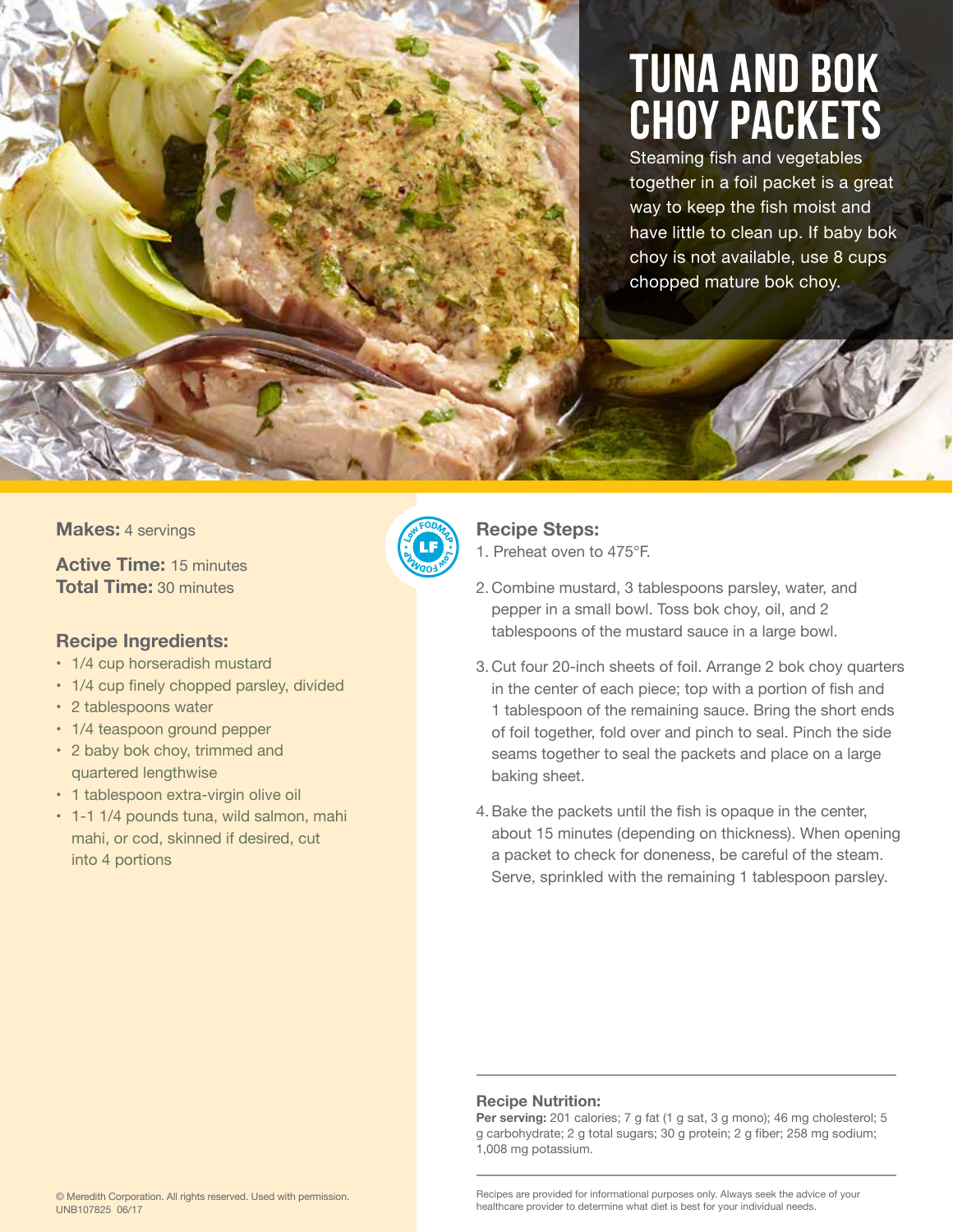

## Chicken with Lime and Avocado Salsa

Bright notes of lime and cilantro dress up the avocado, tomato, and red-onion salad that tops this protein-rich chicken dish.

### **Makes:** 4 servings

**Active Time:** 20 minutes **Total Time:** 25 minutes

### **Recipe Ingredients:**

- 4 chicken cutlets
- 3 tablespoons extra-virgin olive oil, divided
- Salt and ground pepper to taste
- 3 large avocados, halved, pitted, peeled, and chopped
- 1 large tomato, chopped
- 1 medium red onion, cut in thin strips
- 1 jalapeño pepper, seeded and sliced
- 3 tablespoons lime juice
- 1/4 cup packed fresh cilantro leaves
- Lime wedges



### **Recipe Steps:**

- 1. Preheat a grill pan over high heat. Coat chicken with 2 tablespoons oil and sprinkle generously with salt and pepper. Add to the pan; cook until no pink remains, 2 to 3 minutes on each side.
- 2. Meanwhile, combine avocados, tomato, onion, jalapeño, lime juice, and the remaining 1 tablespoon oil in a large bowl. Season to taste with salt and pepper. Serve the salsa with the chicken. Garnish with cilantro and lime wedges.

### **Recipe Nutrition:**

Per serving: 496 calories; 33 g fat (5 g sat); 82 mg cholesterol; 18 g carbohydrate; 3 g total sugars; 36 g protein; 11 g fiber; 254 mg sodium; 1,228 mg potassium.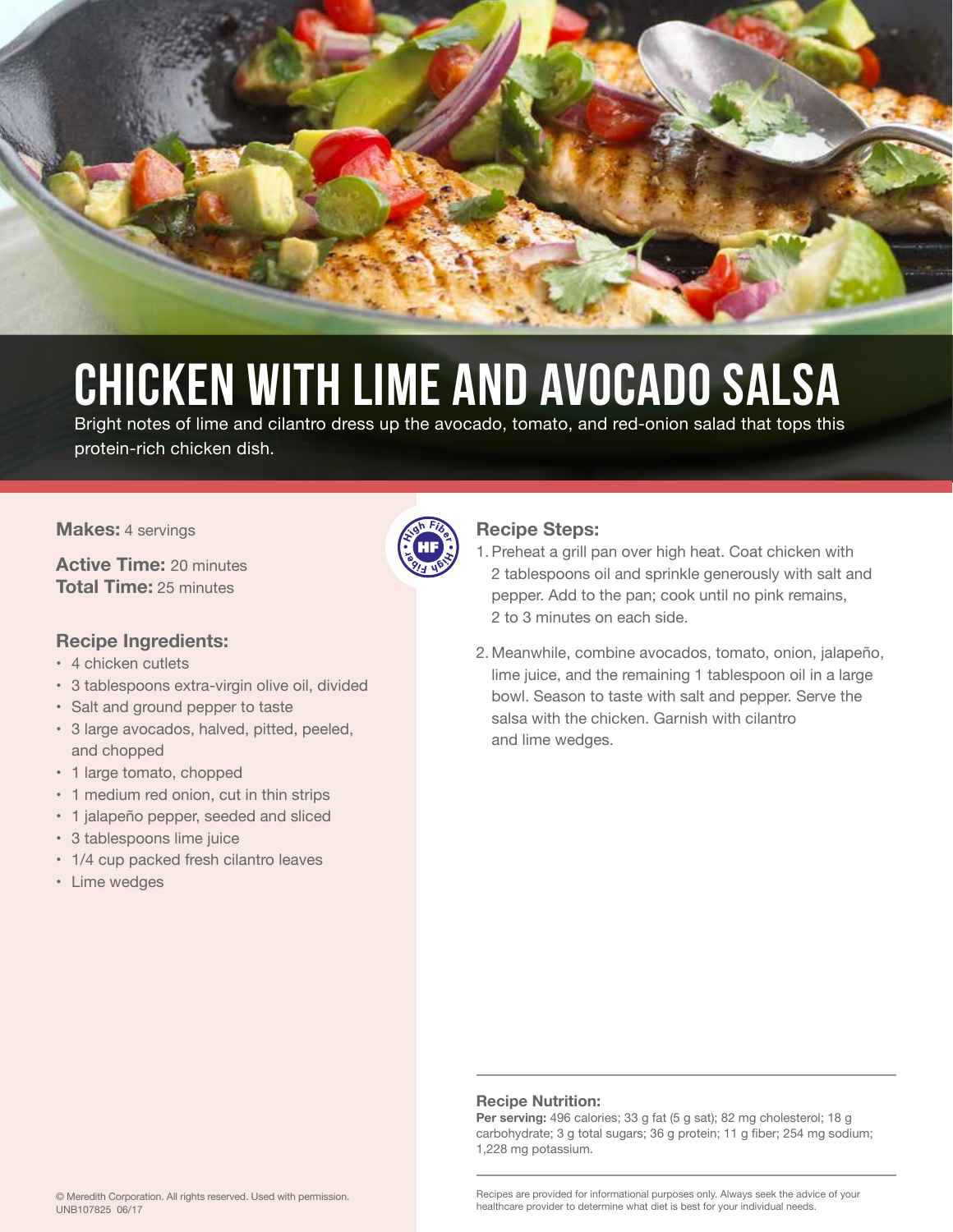### Southwest Grilled Chicken Caesar

In this Southwestern spin on the classic Caesar salad, avocado stands in for raw egg and some of the oil of the rich, creamy dressing. Topping it with grilled chicken makes it satisfying.

### **Makes:** 4 servings

**Active Time:** 30 minutes **Total Time:** 30 minutes

### **Recipe Ingredients:**

- 1 pound boneless, skinless chicken breasts, tenders removed
- 1 1/4 teaspoons ground cumin, divided
- 1 1/4 teaspoons chili powder, divided
- 1 1/4 teaspoons kosher salt, divided
- 1 avocado, diced, divided
- 1/2 cup shredded Asiago or Parmesan cheese, divided
- 3 anchovy fillets, chopped
- 3 tablespoons water
- 2 tablespoons lemon juice
- 1 tablespoon extra-virgin olive oil
- 1 clove garlic, chopped
- 1/4 teaspoon ground pepper, or to taste
- 10 cups chopped romaine lettuce
- 1 cup croutons, preferably whole-wheat



### **Recipe Steps:**

1. Preheat grill to high.

- 2. Pound chicken breasts between 2 pieces of plastic wrap with a meat mallet to an even 3/4-inch thickness. Combine 1 teaspoon each cumin and chili powder and 1/2 teaspoon salt; sprinkle on the chicken.
- 3. Oil the grill rack. Grill the chicken until no longer pink, 3 to 4 minutes per side.
- 4. Puree half the avocado, 1/4 cup cheese, anchovies, water, lemon juice, oil, garlic, pepper, and the remaining cumin, chili powder, and salt in a food processor until smooth. Gently toss with romaine, croutons, and the remaining avocado and cheese in a large bowl. Serve topped with the grilled chicken.

### **Recipe Tips and Notes:**

- It's difficult to find an individual chicken breast small enough for one portion. Removing the thin strip of meat from the underside of a 5-ounce breast—the chicken tender—removes about 1 ounce of meat and yields a perfect 4-ounce portion. Wrap and freeze the tenders and when you have gathered enough, use them in a stir-fry or for oven-baked chicken fingers.
- Oiling a grill rack before you grill foods helps ensure that the food won't stick. Oil a folded paper towel, hold it with tongs and rub it over the rack. (Do not use cooking spray on a hot grill.) When grilling delicate foods like tofu and fish, it is helpful to coat the food with cooking spray.

### **Recipe Nutrition:**

Per serving: 360 calories; 21 g fat (5 g sat, 10 g mono); 66 mg cholesterol; 18 g carbohydrate; 3 g total sugars; 27 g protein; 8 g fiber; 751 mg sodium; 777 mg potassium.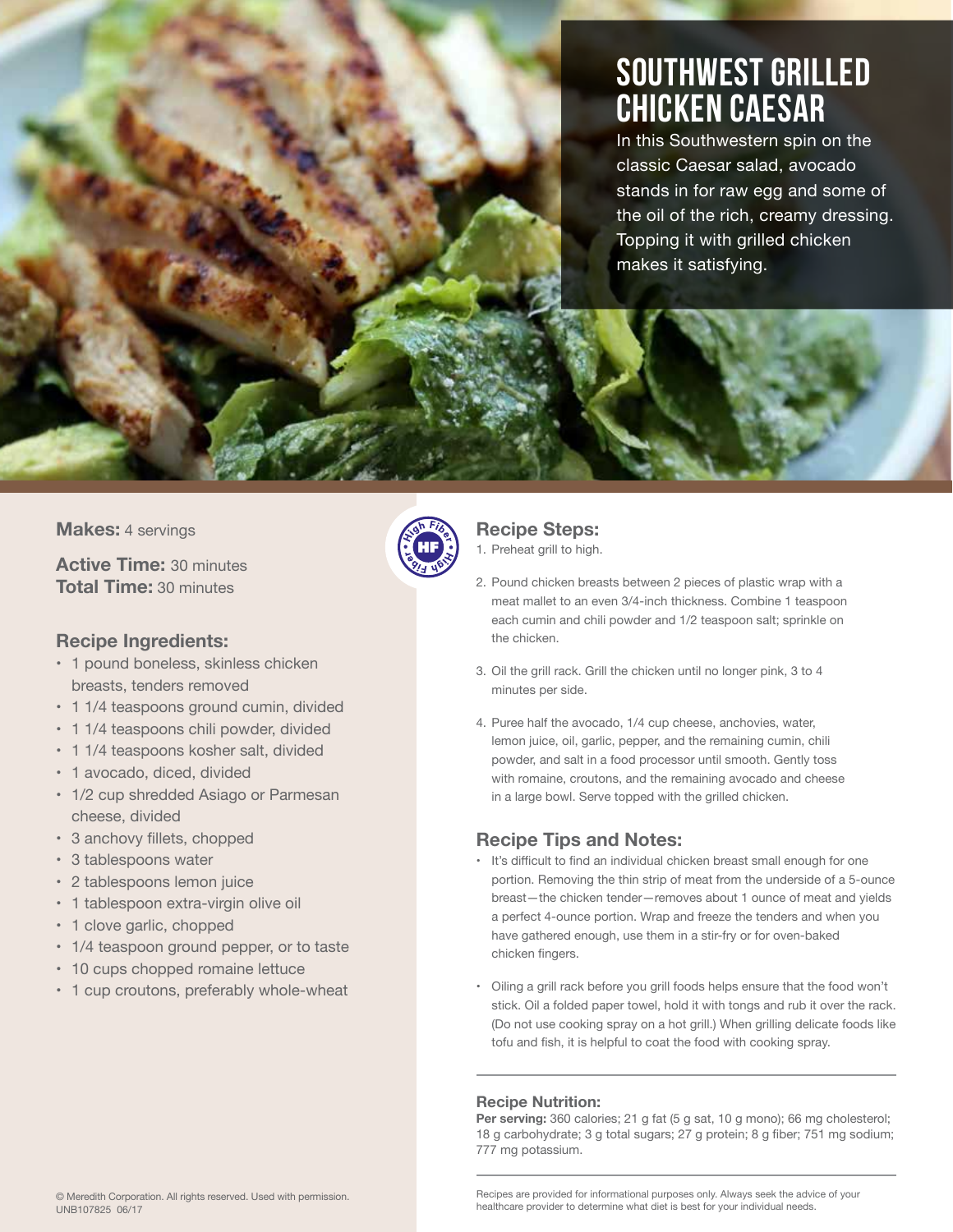### Cartwheel Pasta with Peppers & Onions

In this simple recipe, the veggie-rich sauce—bell peppers stewed with caramelized onions and tomatoes—is tossed with wagon-wheel pasta for an easy and filling pasta dinner.

### **Makes:** 4 servings

**Active Time:** 40 minutes **Total Time:** 40 minutes

### **Recipe Ingredients:**

- 1 1/2 cups sweet yellow onion, halved and thinly sliced crosswise
- 3 tablespoons extra-virgin olive oil
- 1/2 teaspoon salt plus 1 tablespoon, divided
- 1/8 teaspoon crushed red pepper
- 2 yellow bell peppers
- 1 red bell pepper
- 3/4 cup coarsely chopped canned no-salt added whole peeled tomatoes, with their juice
- 1 tablespoon chopped flat-leaf parsley
- 12 ounces wagon-wheel or fusilli pasta

|  | ैं।हे |  |
|--|-------|--|
|  |       |  |
|  |       |  |

### **Recipe Steps:**

- 1. Combine onion, oil, 1/4 teaspoon salt, and crushed red pepper in a large skillet over medium heat. Cook, stirring occasionally, until the onion is a rich golden color, 10 to 15 minutes.
- 2. Meanwhile, peel bell peppers with a vegetable peeler. Cut them in half, remove the cores, and thinly slice into 1/4-inch-wide strips.
- 3. When the onion is golden, increase heat to medium-high and add the peppers. Cook, stirring occasionally, for 2 minutes. Reduce heat to medium; add tomatoes and 1/4 teaspoon salt and cook until the tomatoes are no longer watery and have separated from the oil, 15 to 20 minutes. Add parsley, stir for 30 seconds, then remove from heat.
- 4. Meanwhile, bring 2 quarts of water to a boil in a large pot. Add the remaining 1 tablespoon salt, then add pasta and stir well. Cook according to package instructions until just tender. Drain well and toss with the sauce. Serve at once.

### **Recipe Nutrition:**

Per serving: 480 calories; 13 g fat (2 g sat, 8 g mono); 0 mg cholesterol; 76 g carbohydrate; 7 g total sugars; 14 g protein; 6 g fiber; 507 mg sodium; 477 mg potassium.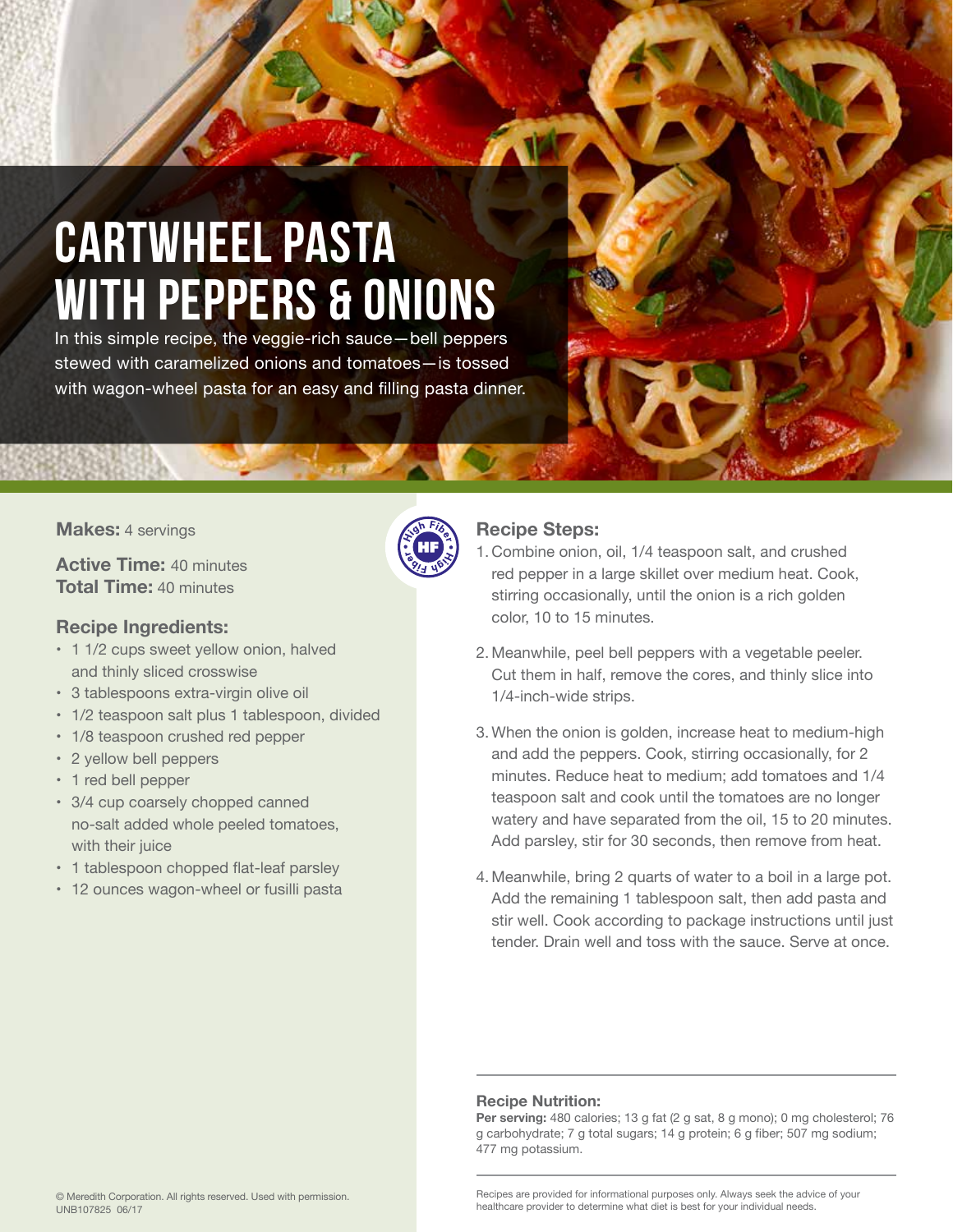### Polenta and Vegetable Bake

This vegetarian casserole subs polenta for lasagna noodles for a change of pace.

### **Makes:** 8 servings

**Active Time:** 35 minutes **Total Time:** 40 minutes

### **Recipe Ingredients:**

- 2 tablespoons extra-virgin olive oil
- 1 medium eggplant, diced
- 1 small zucchini, finely diced
- 1/2 teaspoon salt
- 1/2 teaspoon ground pepper
- 1/2 cup water
- 10 ounces baby spinach
- 1 1/2 cups prepared marinara sauce, preferably lower-sodium
- 1/2 cup chopped fresh basil
- 14 ounces prepared polenta, sliced lengthwise into 6 thin slices
- 1 1/2 cups shredded part-skim mozzarella, divided





### **Recipe Steps:**

- 1. Preheat oven to 450°F. Coat a 9-by-13-inch baking dish with cooking spray.
- 2. Heat oil in a large nonstick skillet over medium-high heat. Add eggplant, zucchini, salt, and pepper and cook, stirring occasionally, until the vegetables are tender and just beginning to brown, 4 to 6 minutes. Add water and spinach; cover and cook until wilted, stirring once, about 3 minutes. Stir marinara sauce into the vegetables and heat through, 1 to 2 minutes. Remove from the heat and stir in basil.
- 3. Place polenta slices in a single layer in the prepared baking dish, trimming to fit if necessary. Sprinkle with 3/4 cup cheese, top with the eggplant mixture and sprinkle with the remaining 3/4 cup cheese. Bake until bubbling and the cheese has just melted, 12 to 15 minutes. Let stand for about 5 minutes before serving.

### **Recipe Nutrition:**

Per serving: 216 calories; 8 g fat (3 g sat, 4 g mono); 14 mg cholesterol; 27 g carbohydrate; 10 g total sugars; 9 g protein; 6 g fiber; 670 mg sodium; 195 mg potassium.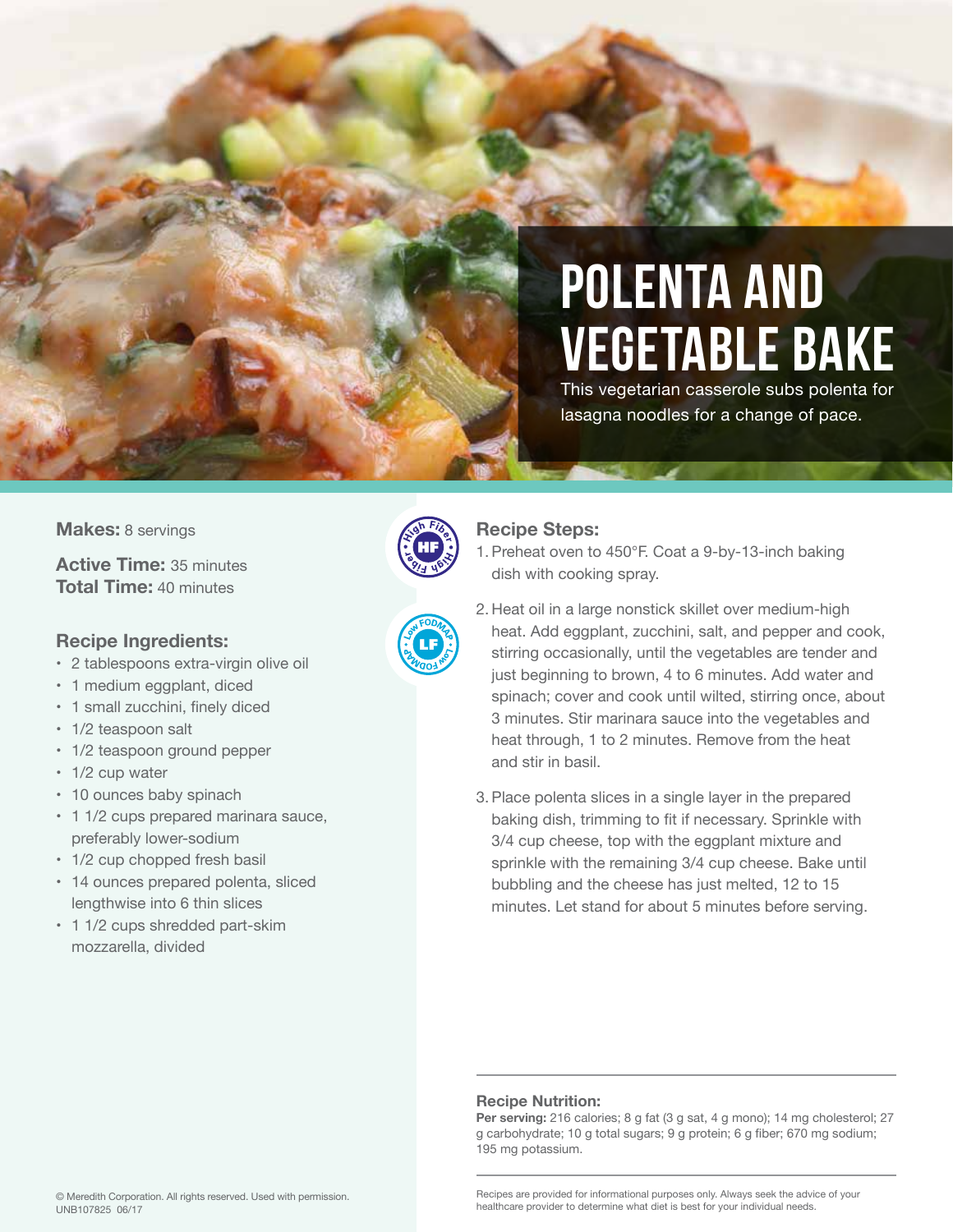

# Maple-Roasted Sweet Potatoes

Roasting sweet potatoes is even easier than boiling and mashing them. A maple-syrup glaze transforms this ultra-simple dish into something sublime.

**Makes:** 12 servings

**Active Time:** 10 minutes **Total Time:** 1 hour 10 minutes

**To Make Ahead:** Cover and refrigerate for up to 1 day. Just before serving, reheat at 350°F until hot, about 15 minutes.

### **Recipe Ingredients:**

- 2 1/2 pounds sweet potatoes, peeled and cut into 1 1/2-inch pieces (about 8 cups)
- 1/3 cup pure maple syrup
- 2 tablespoons butter, melted
- 1 tablespoon lemon juice
- 1/2 teaspoon salt
- Ground pepper to taste



### **Recipe Steps:**

1. Preheat oven to 400°F.

- 2. Arrange sweet potatoes in an even layer in a 9-by-13 inch glass baking dish. Combine maple syrup, butter, lemon juice, salt, and pepper in small bowl. Pour the mixture over the sweet potatoes; toss to coat.
- 3. Cover and bake the sweet potatoes for 15 minutes. Uncover, stir and cook, stirring every 15 minutes, until tender and starting to brown, 45 to 50 minutes more.

### **Recipe Nutrition:**

Per serving: 92 calories; 2 g fat (1 g sat, 1 g mono); 5 mg cholesterol; 18 g carbohydrate; 10 g total sugars; 1 g protein; 2 g fiber; 119 mg sodium; 294 mg potassium.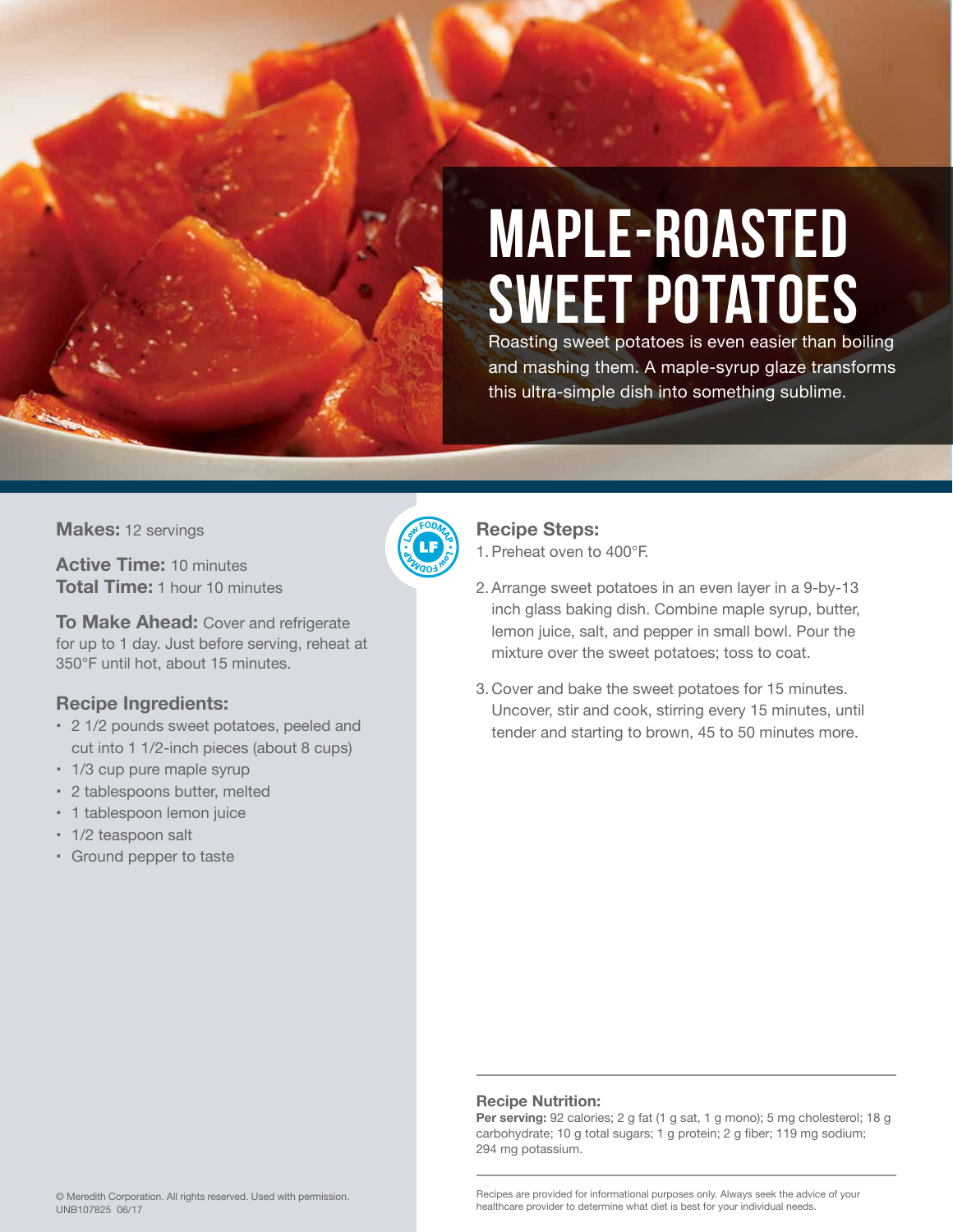### Kale Salad with Asian Dressing

Take a break from the same old lettuce salad. Try this creative mix of kale, tomato, and bell pepper tossed with a tasty Asian-inspired dressing.

**Makes:** 4 servings

**Active Time:** 15 minutes **Total Time:** 15 minutes

### **Recipe Ingredients: Kale Salad**

- 3 cups finely chopped fresh kale leaves
- 1 plum tomato, chopped
- 1/3 cup chopped red bell pepper
- 1/4 cup pitted black olives, quartered lengthwise
- 3 radishes, thinly sliced and halved if desired
- 2 green onions, sliced
- 2 tablespoons raw sunflower kernels

### **Asian Dressing**

- 3 tablespoons lemon juice
- 3 tablespoons water
- 2 tablespoons reduced-sodium soy sauce
- 2 teaspoons olive oil
- 1/2 teaspoon onion powder
- 1/4 teaspoon garlic powder



### **Recipe Steps:**

- 1. To prepare salad: Combine kale, tomato, bell pepper, olives, radishes, green onions, and sunflower kernels in a large bowl. Toss gently to mix.
- 2. To prepare dressing: Combine lemon juice, water, soy sauce, oil, onion powder, and garlic powder in a screw top jar. Cover and shake well.
- 3. Drizzle dressing over salad. Toss gently to coat.

### **Recipe Nutrition:**

Per serving: 83 calories; 4 g fat (1 g sat); 0 mg cholesterol; 10 g carbohydrate; 3 g protein; 3 g fiber; 243 mg sodium.